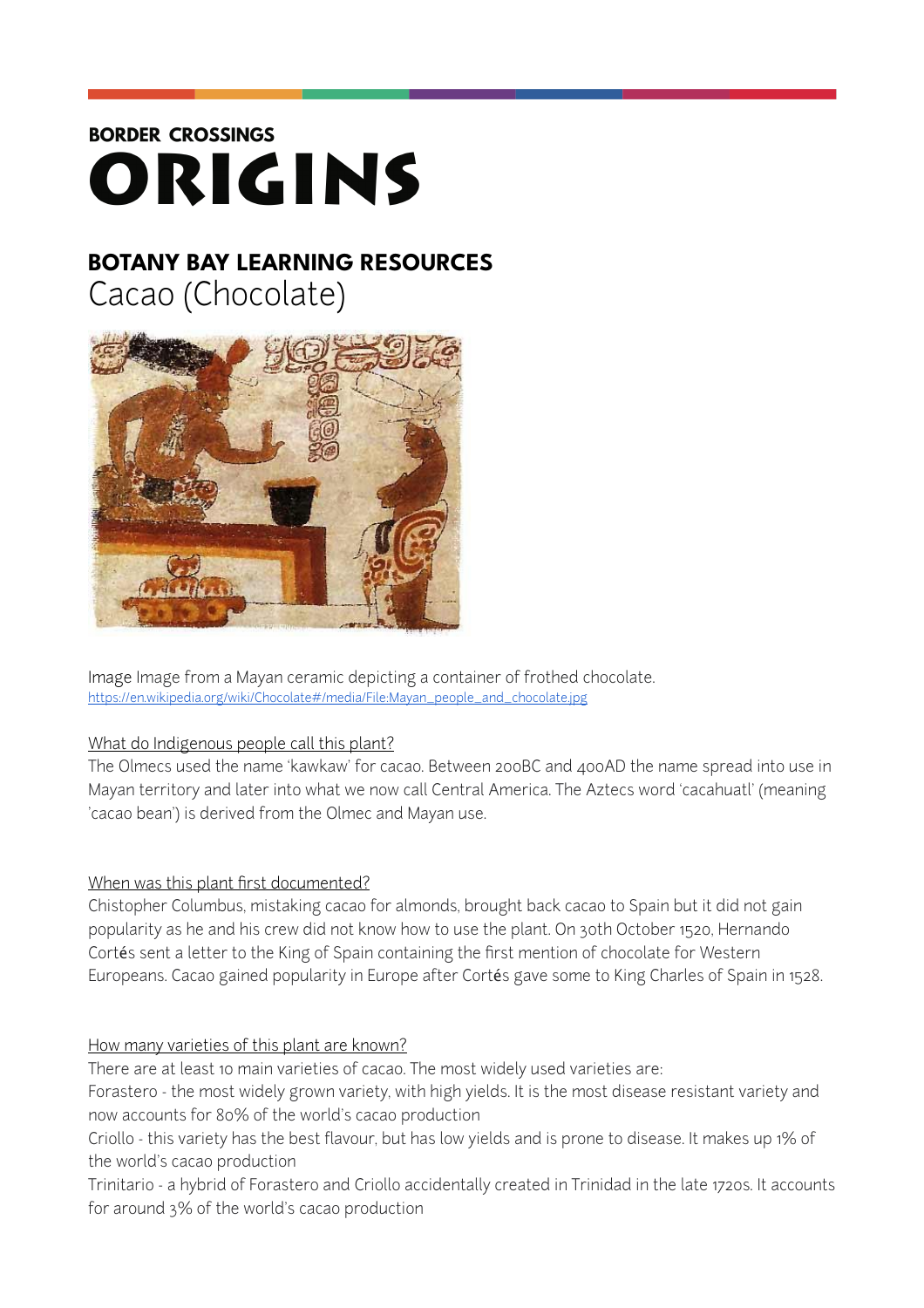#### Where and how was the plant originally grown and used?

Cacao trees only grow in hot, humid and shady locations. The people of Mesoamerica planted their cacao trees in the rainforest where they could ensure that they would be kept warm, wet and shaded. The rain forest also supports many insects which pollinate the cacao tree flowers.

These plots look nothing like the rows of trees in modern orchards. In fact, to the first Europeans to see them, it wouldn't have looked like an area for growing a crop at all.

Before contact with Europeans, cacao was only used as a drink. Because cacao was highly valued, it was only drunk by adult males - the bravest warriors, government officials, military officers, priests, royalty and sometimes it was given as part of a ritual to sacrificial victims. The Aztecs considered cacao to be an intoxicant and therefore did not consider it suitable for women and children.

#### How do Indigenous people relate to this plant?

In Maya mythology, the Sovereign Plumed Serpent god gave the Maya cacao from a mountain after humans were created from maize. In April, the Maya hold a festival to honour Ek Chuah, the god of cacao. To celebrate this event, there used to be animal sacrifices, and offerings of cacao, feathers and incense are made to the Gods.

The Aztecs have a similar myth. Quetzalcoatl, a plumed serpent god, found cacao in a mountain and gave it to the Aztecs. Cacao was made into an offering to many Aztec gods and often offered with blood from pierced ear lobes and tongues. Sacrificial victims were often given a cacao drink before being sacrificed to give them comfort and strength.

#### When and how did this plant first come to Britain?

Cacao was introduced to Britain in the early 1600s. It was drunk by the very wealthy and later by intellectuals and radicals.

#### Special properties

The Badianus Chronicles written in 1552 describe the use of cacao flowers to treat fatigue. The Florentine Codex describes a drink made of cacao, maize and herbs to treat shortness of breath and to reduce fever.

According to Agustin Farfan, in his book "Tractado Breve de Medicina" written in 1592, warmed drinking chocolate was used as a laxative.

Cacao was used to treat many illnesses. It was used to treat upset stomachs, coughs, gout, scurvy, rickets and many other stomach or digestion related illnesses.

Cacao was also used as a 'carrier' to deliver other medicines by making them taste better.

#### Fun facts

Solid chocolate bars for eating were created in 1847 by the English company J. S. Fry and Sons.